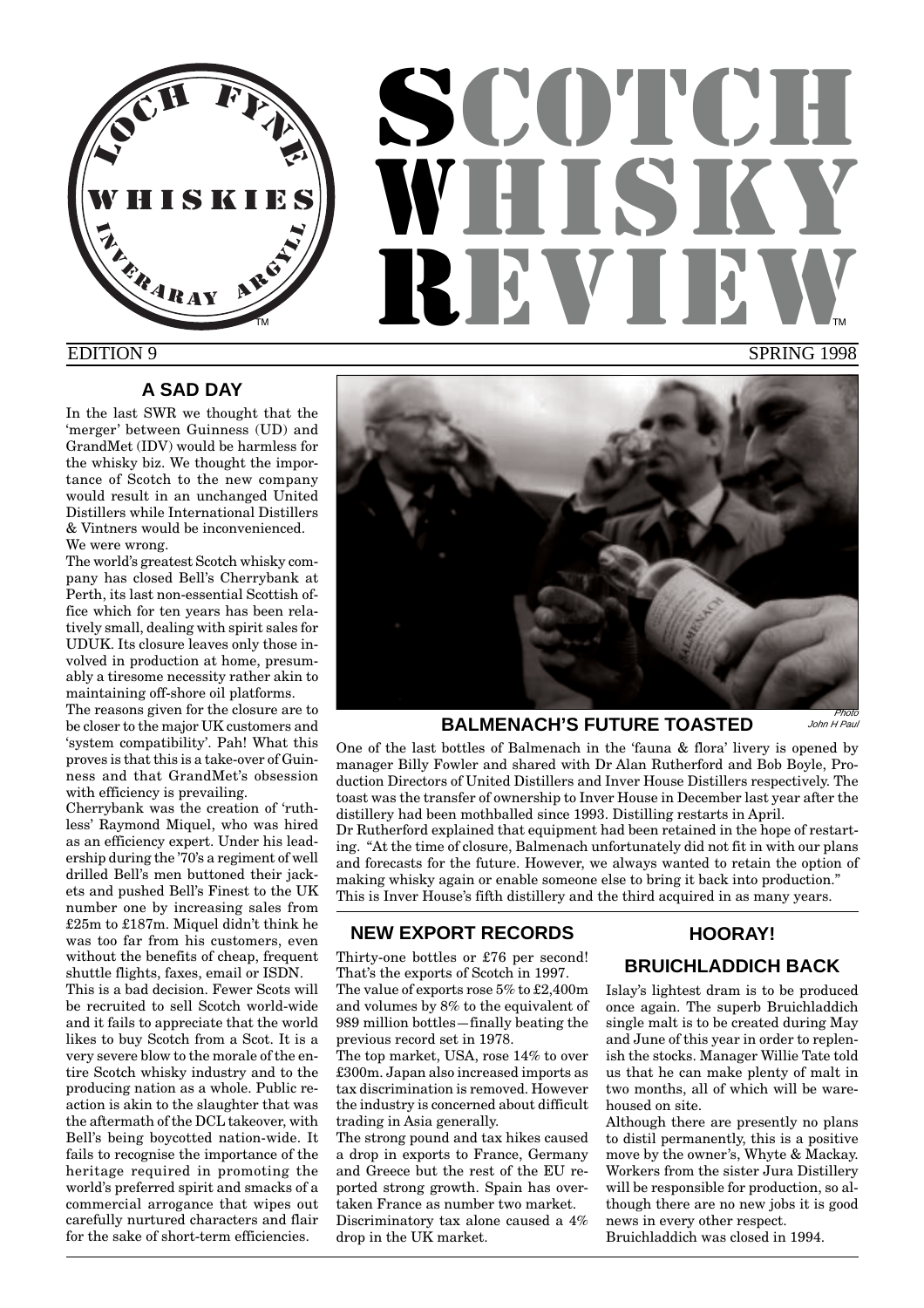**DISTILLED** over **50** years



**John McDonald has worked at Tomatin Distillery for over 50 years. LFW: What's your job?**

I am managing director of Tomatin Distillery, south of Inverness. We produce malt whisky and just recently my company bought The Antiquary brand of 12 years old blended Scotch.

#### **LFW: How is 'Tomatin' properly pronounced?**

It rhymes with satin, Tom-atin.

**LFW: Have you been here long?** My father came to Tomatin as brewer in 1937. My grandfather and my great grandfather were also distillers. For some strange reason my son is not a distiller, he studied geography.

Father became the manager shortly after I started working here in October 1945 which was for one of the first distillations to take place after the war. Production was restricted in those days: the amount of barley that we could make into malt was governed by a quota based on the distillery's output in 1939 and 1940. The last whisky made during the war was in 1942: after that all the grain was used for food. After the war you didn't have to sell whisky—people came to you, they wanted whisky.

The quota system was lifted two or three years later, at which time everybody went flat out to make as much whisky as possible because stocks were so depleted. All distilleries did the same and expanded. We doubled our output from two stills to four stills and so it went on until 1974, by which time we had twenty three stills.

When I started, Tomatin Distillery was a private company of a consortium of London businessmen up until 1958 when it went public. Once public, we proceeded merrily on our way but we started to hit trouble in the 1980's and went into liquidation in 1985. In March 1986 the Japanese companies Takara Shuzo Co. and Okura & Co. bought the company and they still own it to this day. **LFW: What was the cause of the problem?**

Too much stock. We were locked in a buyback situation, that is that we would make whisky for investors, banks or pension funds with a guaranteed buyback price of not less than their investment. Soon the buy-back price was much higher than the market value which dropped dramatically. So the company just kept losing money, and in the end the bank and our major shareholders said 'enough is enough' and the liquidators sought a new owner. We were resurrected by our current owners in March 1986 and since then we have gone from strength to strength.

#### **LFW: How do you get on with your owners?**

Very well. They don't interfere with us in any way about the running of the company. I see my Chairman only about twice a year and all the other Directors are Japanese apart from myself and Jim Milne, who joined us recently. The Chairman comes over with proxies from the others, so our AGM takes about an hour. He only stays two days, or three if he is going to play golf! He will then return for another visit in October each year. Nice people, no problems—they are happy and we are happy. The last twelve years have been good.

*the liquidator asked me to run the company*

Our owners are not involved in distilling but they are one of the largest suppliers of *shochu* in Japan, but not a producer. The company is pretty big with 2,200 employees. In 1968 they became Tomatin's distributors in Japan, so they knew about Tomatin and I knew many of them from their visits to the distillery. They decided to purchase a distillery, I think one of the reasons being that Suntory had a 26% stake in Macallan, and now own Morrison Bowmore, and so they bought Tomatin. After that the other big whisky company, Nikka, bought Ben Nevis Distillery.

With the liquidation, the head office in London was closed and the liquidator asked me to run the company. I had been just the Production Director, but as I had nothing else to do, I just did it, and with a certain degree of success, even if I say so myself.

#### **LFW: Where does the bulk of your product go?**

We fill whisky for different companies, and I buy their whisky for our own blends. I would say 90% of our whisky

goes overseas but in somebody else's bottles. We do some bulk whisky—as most companies do—but the rest is bottled in Scotland.

Our main brands are the Tomatin 10 year old single malt and the Big T blend. We were fortunate to buy The Antiquary brand from United Distillers in February 1996. We wanted the brand and they were not putting much effort into it. It is a good name, and it is now doing well. We have a stock agreement with UD whereby they supply the stock in blended form for us to have bottled and this agreement lasts for ten years. So we are now on a filling program preparing for the year 2008 because after the supply agreement runs out we will have to produce the 12 year old whiskies ourselves. That costs a lot of money, to lay whisky down for such a long period. Antiquary is a good product for the top end of the blended whisky market, definitely not cheap; Scotch doesn't have to be cheap to sell well.

We are very pleased, although currently some of our overseas customers are struggling with the strength of the pound; but the pound isn't going to stay as strong as it is. Diageo recently announced that they have to write off £160m because of the rate of exchange, so if we lose a few thousand pounds of sales, we're relatively content.

#### **LFW: Who does your blending?**

I do, or rather did before Jim Milne came to us. He is the real expert, an acknowledged Master Blender. Our bottling requirement is subcontracted to commercial bottlers.

Marketing was done from Tomatin and now by Jim, who used to be Master Blender with J&B and joined us when we acquired The Antiquary. Jim is Managing Director of J & W Hardie, the company that owns The Antiquary licence. We handle the production of it, the bottling and exports from here and Jim is responsible for the marketing. We don't employ a lot of people; I always run a lean machine. We've got just over 40 people and that includes the office cleaners! I believe that the fewer people, the fewer troubles.

#### **LFW: Are your owners responsible for marketing in the Far East?**

No, although they do sell Big T in Japan and they are now launching The Antiquary there to coincide with the beneficial tax changes that come into force this Spring. Apart from that we do it all from here.

Antiquary is selling well, but you always want to sell more.

### **LFW: How busy is the distillery; it has a huge capacity.**

The capacity was always grossly overstated. If it was working 168 hours a week, 52 weeks a year we could achieve these figures but plants just don't work like that, even with the best will in the world. You get breakdowns and people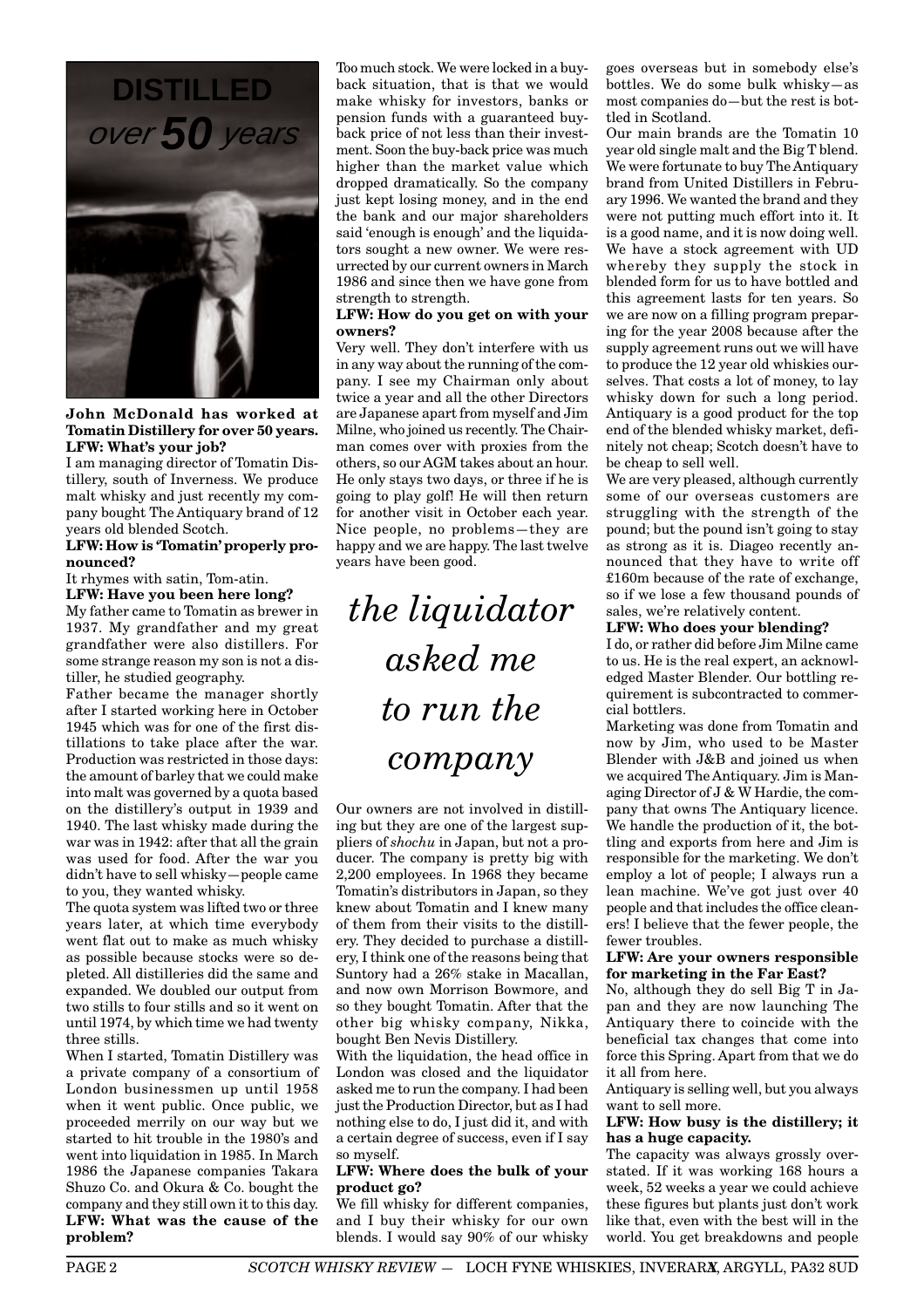need holidays. Our capacity is about six million litres in a 48 week year. We're at about 60% at the moment. That's reasonably busy.

Tomatin Single Malt sales are quite good. They are not much compared with the likes of Macallan or The Glenlivet but it is about 12,000 cases and with a good margin, being malt. We don't push Tomatin hard here at home because there are many other malts. We do very well in the States, Spain and France but we don't sell any malt in Japan. There are just too many whiskies out there, including malts.

The Antiquary takes a lot of our time but it is going very well, in the States, Portugal, duty free, Andorra, South America, and hopefully in Japan soon. We are busy trying to stitch up a deal in Germany for The Antiquary at the moment and we are in negotiations with the Swedes but it is essential that you have the right distributor in a market which is not easy.

For the Antiquary we have a ten year supply agreement with United Distillers which is based on an increasing increment of sales and, the way things are going, we could have a situation where we do not have enough whisky secured for the future. This is not a bad sign it's a nice position to be in.

Producing whisky in Scotland is a very friendly business; there is a tendency to help each other. There are no secrets of how to make whisky. We've all got mashtuns, washbacks and stills, the only difference is the shape of the stills and the water supplies; there are no longer any secrets of how to produce the spirit.

The only secrets are the blend recipes. We know the recipe of The Antiquary, that was the very last thing we got, the last document we were given. So that is how we know what whiskies and what percentages of different malts and grain we should be laying down. If we get short of whisky we have two options: we could try and buy these whiskies in the broking market, or go back to UD and say we want some more, but there would then be a big difference in the price, and so not such a viable proposition.

There are going to be no changes to the style of the whisky. It is going to be kept as close to the original as we can. It is a good dram already.

This success reflects the old story that if something is scarce, people will want it. Good money has been made in the last few years by selling older and rarer malts and blends. If you can sell an 18yo for £80 all good and well, much better than £9! We did a limited edition of 800 decanters of 30yo Tomatin for our centenary selling for £144 each and we sell a lot of them.

#### **LFW: It's not just whisky that you have produced here.**

Ha! Eels were forced upon me by a research and development man in London. This was before the liquidation and the chief executive said we should use our hot water waste. Eels like warm water and can be farmed but when whisky production was decreased because of the problems the eels also suffered stress because they got nice warm water Monday to Friday and then freezing cold at the weekend. So that took its toll on them. Other distillers have tried trout, mushrooms and, the most successful, tomatoes (at Glen Garioch).

#### **LFW: Tell us about the MDAS.**

I recently stepped down from being President of the Malt Distillers Association of Scotland. This is the organisation that deals with the sharp end of any production problems that the industry has. Environmental issues take up a lot of time, especially dealing with the rubbish that emanates from Brussels. Health and Safety is important and there are committees for animal feed products, Customs & Excise, wages—it is a good organisation.

*I'm two years past retirement, but the owners don't want me to retire*

It's the practical association for whisky production, and is well run by the secretaries in Elgin. There are lots of meetings and plenty of discussion. By far the most active committee is Environment which tackles European Community legislation bumph and tries to conform. Some of the stuff is unnecessary, water temperature elevation for example—because we discharge water warmer than the original it's considered bad for fish but for over 100 years the Spey has attracted the best fish!

We always conform, we can't change it. But we get a lot of aggravation. The association has done a lot recently regarding removal of copper from distillery effluent; it's not legislated for at the moment but we have to be prepared. Our rivers are clean, probably the cleanest in the world. Have you seen the 'Blue Danube? It's brown!

The Secretary of the Malt Distillers goes to the operations meetings of the Scotch Whisky Association. The SWA and MDAS are two separate bodies, we are at the sharp end. I was delighted to be

President, a great moment both for Tomatin and also for my own personal satisfaction, the pinnacle of my career. **LFW: You have achieved a great deal.**

That's not all, I am honorary life president of the Inverness based Caledonian Thistle Football Club! I was a part time professional player and I had several good appointments including travelling the world as a committee member of the Scottish Football Association.

I fish, I golf, and I work. I'm two years past retirement but the owners don't want me to retire. Anyway, I think I'd be divorced after six weeks at home!

I have good staff, (I hired them all myself) with few changes and everyone seems happy. We've got thirty-two houses owned by the company so I suppose I could be considered the laird of the community.

#### **LFW: How do you view the whisky industry now?**

I'm concerned about number of people who come into the industry in very high positions and then leave after just two or three years.

The (SWA) Director General's job is hard because he has more changes in his team than any football manager. Ever changing personnel is never good and there are many people coming in with no knowledge of the whisky industry. You are not going to learn much in two years and it is bad for the people down the ladder who always have to educate new people, people who are their bosses!

# **LFW: Finally, what is your Desert Island dram?**

Cragganmore, a cracking dram, with Aultmore my number two. Cragganmore has been a well looked after place; it is small, but produces a consistently good spirit. For blends, Johnnie Walker Black Label, you can't beat it—unless you can find Antiquary!

**LFW: Thank you, enjoy your retirement—if it ever comes!**

# **MALT DISTILLERS ASSOCIATION OF**

# **SCOTLAND**

MDAS was founded in 1874 as the North of Scotland Malt Distillers Association. It

became The Pot Still Malt Distillers Association of Scotland in 1925 finally changing to its present name in 1971. In 1994 it was granted its own 'ensigns armorial' by the Court of the Lord Lyon in Edinburgh.

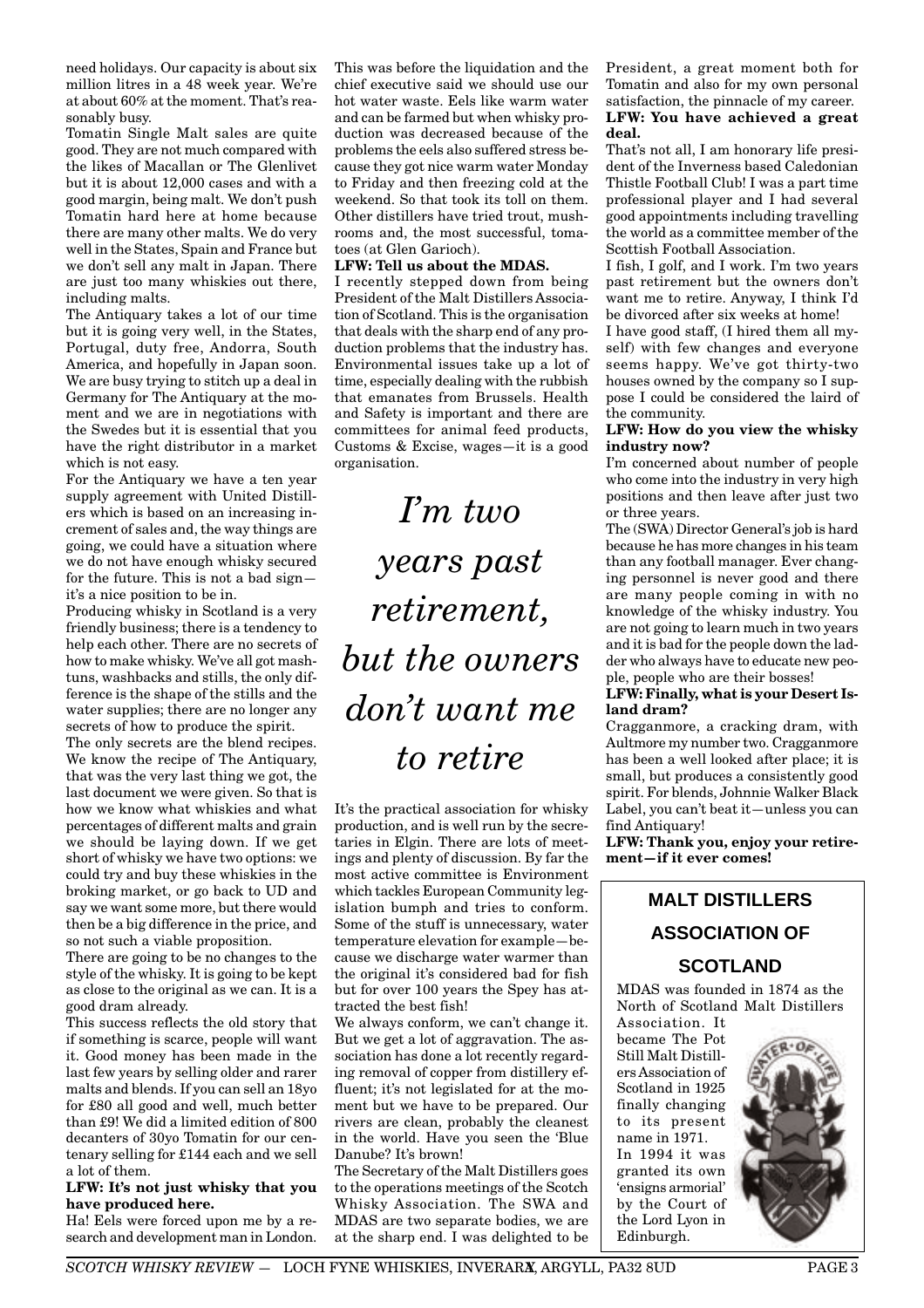# **A UNIQUE OPPORTUNITY**



Expensive—but a bargain, a 52 year old 1946 vintage Macallan has been released. Mahogany boxed, numbered and certificated this very exclusive malt comes with a recommended selling price of 'fifteen hundred guineas' (that's £ 1,575 for those too young to remember) this is definitely a very desirable collector's item. Until now the occasional bottlings of OB 50yo Macallan have sold for about £10,000 so you can see why we call this a bargain.

Charlie MacLean has tried it (it's a hard job but someone has to do it etc.) and tells us, "It's mind-blowing—unbelievably phenolic. You would think it came from south Islay; perhaps it's because of the wartime coke and coal shortages." We take delivery after this SWR goes to press but we plan to crack one open to try for ourselves. This means we will be able to offer **a free sample, dispensed from our 35ml optic, to anyone buying a bottle of the 1946 Macallan from Loch Fyne Whiskies**\* so collectors can appreciate their dram while it appreciates.

**OB MACALLAN '46/52 40% £1,575** \*Obviously stocks of freebies will be limited so don't hesitate too long.

Macallan have also released 1,500 bottles of *Gran Reserva*, a particularly well sherried 18yo, much richer and spicy than the 18yo standard. There's one open in the shop if you're calling... **MACALLAN — Gran Reserva 40% £75.00**



### **DIAGEO EXPLAINED**

The 'merger' of Guinness and GrandMet has created a new giant—Diageo (Deeajio). Some bright spark (for a mere £250,000, cf. BBC or BA) thought up the name from the Latin 'diary' meaning 'every day' and the Greek 'geography'— 'all around the world'. Hence, *every day, worldwide* to express the global nature of the company (Perth excepted). The distilling arms United Distillers and

International Distillers & Vintners will become United Distillers & Vintners or UDV.

# **SELF WHISKY COURSE**

**Roddy Charles—Loch Fyne Whiskies** Pass with distinction while enjoying a few drams studying Moray College's new course in Scotch Whisky. Created in association with Gordon & MacPhail, this selfstudy course covers the history and production of Scotch whiskies in some detail and touches upon Irish and American whiskies and, interestingly, Brandy (*pourquoi*?) before finishing with my favourite section, some serious facts and figures on the industry. Regular activities and questions help make sure this is all absorbed and the 'Instant Whisky Expert Checklist' takes you through the tasting of the eight G&M miniatures provided with the pack. If this all sounds easy, a pass mark of 90% is required to obtain your certificate of whisky boffinery—although it is an 'open book' exam.

At £75 it suggests the course is aimed at providing employees (wine-waiters etc.) with a good basic knowledge rather than for the enthusiast or connoisseur who will have read up to this level on self-interest alone. Details from Moray College on 01343 554321.

# **REVISED POCKET GUIDE**

Anyone unwilling to splash out £75 on



the above should consider a book which in the last SWR we recommended as the single most useful book for the Scotch whisky enthusiast or professional. Charlie MacLean's *Pocket Guide* has now been revised, expanded and updated and is even better. £ 8.99.

# **DISTILLERS EDITION**

By June we should be stocking the new *Classic Six-Distillers Edition*, six new wood-finishes (or 'double matured'). Referring to Michael Jackson's notes: Glenkinchie+Amontillado; lovely soothing malt. Dalwhinnie+Oloroso; peatiness becoming rooty and licorice-like. Cragganmore+ruby port; cherryish fruitiness. Oban+Manzanilla; flowery sweetness accentuating the peat and salt. Talisker+ Amoroso; pepper and nutty and for Lagavulin+Pedro Ximinez; deeper and more rounded.

# **BOOZE BLUES**

Not that we condone illegal activity of any sort, but there is a kind of comfort in discovering that the old Scottish tradition of making 'peat-reek'—illicitlydistilled whisky—is alive and well and flourishing by the banks of the Tay. Perhaps that should be 'was flourishing' since the distillers appear to have taken to the hills and glens of Angus before the gaugers closed in a few weeks ago.

The unlikely setting for one of Scotland's smaller whisky-making enterprises was a unit in Dundee's North Tayworks Industrial Estate, where a locksmith discovered a still, boilers, and hundreds of bottles when he called to change the locks after the tenant fell behind with his rent payments.

Apparently the tenant, whose identity cannot be revealed, had told Dundee Industrial Association that he was making animal proteins in the building. When police and Customs & Excise officials arrived it required a curtain-sided truck to carry away all the equipment and bottles. It is believed that the still was operating for some months, and that several hundred bottles of the bootleg liquor are in circulation.

According to a car mechanic who rented the unit next door to the 'distillery', "There were two men used to come about the place but they never had much to say for themselves. They seemed to do all their work at night and they never seemed to take any deliveries during daylight hours. Now I can understand why."

Rumours that Inver House Distillers are buying the distillery are being denied.

# **FLATTERY**

Whyte & Mackay have unveiled a new livery for their popular brand. Gone is the cream label, replaced with a radical blue ground.

According to the label's creator, "The blue says it's distinctive. It's challenging the conventions of the category," while W&M claim "It's a revolutionary change, not only for the brand but for the market as a whole."

Two years ago the Loch Fyne was launched—complete with blue label.



# **MORE BLUES**

For those of you reading in black& white, the jar on the left has a blue label—it's "challenging the conventions"; the double strength one on the right has a red label—it's challenging the taste-buds.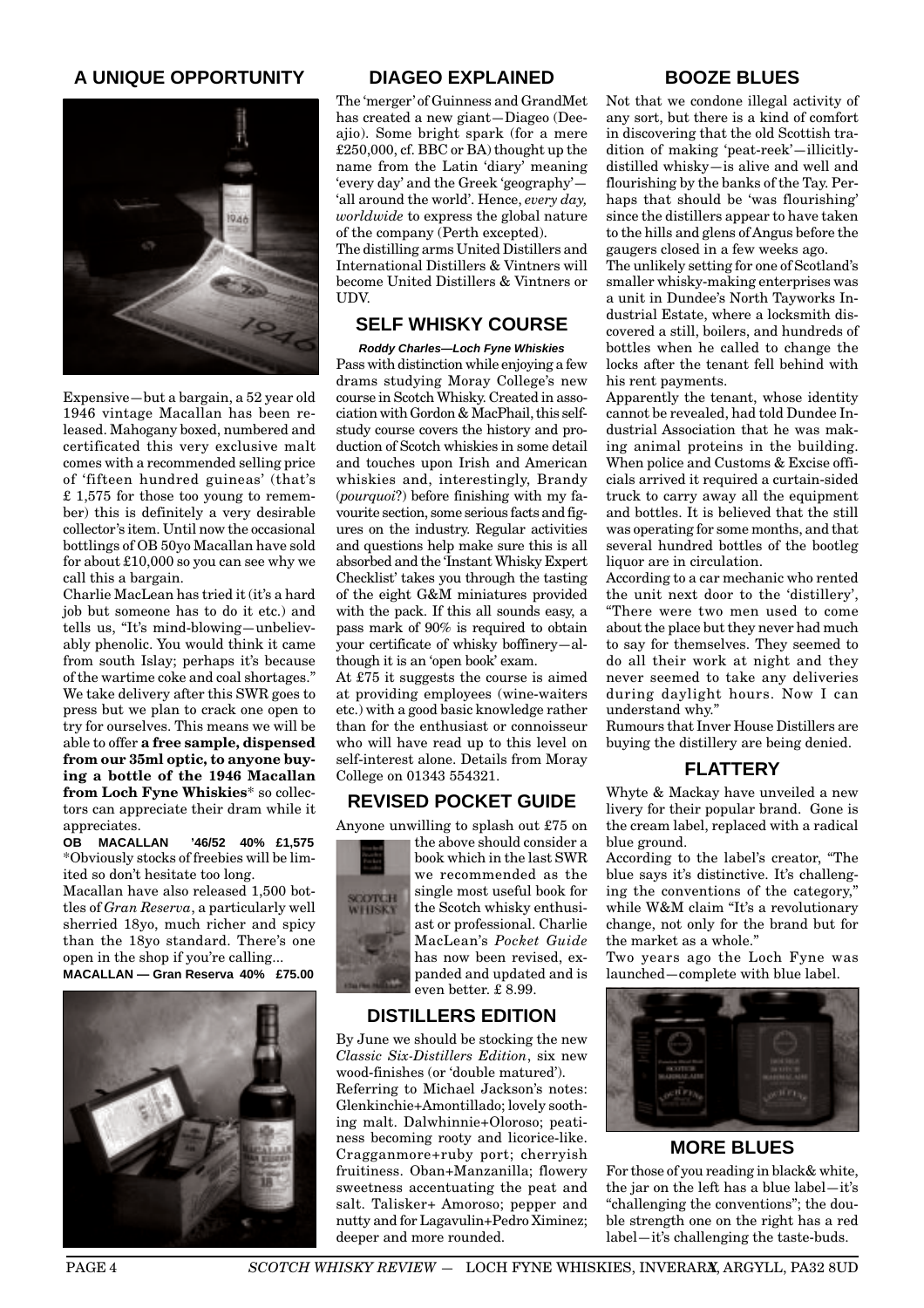# **THE BROKER'S TALE**

#### **Gavin D. Smith**

The fact that there is so much fascination with whisky is good news for the 13,000 people directly employed in the industry in Scotland, and the 60,000 others indirectly supported by it. Most enthusiastic members of the public are happy enough to drink a few bottles of the product, perhaps visit some distilleries, and buy a book or two on the subject, but others cherish the dream of playing a part in the world of whisky by owning their own casks of the 'cratur'.

In many cases, these dreams turned into nightmares a few months ago, as a number of unscrupulous whiskybroking companies appeared almost overnight, spotting a way of making easy profits by taking advantage of some people's naive enthusiasm for involvement in whisky ownership.

The firms involved produced inviting promotional literature which used the same emotive images of fast-flowing Highland burns, ears of barley blowing in the breeze, and glasses of whisky by candle light that are so beloved of the legitimate whisky industry. They also projected returns as extravagant as 18% on malt whisky cask investments and painted the picture of a ready market eager to buy back the casks at a future date. That market was then, and remains now, largely nonexistent. In some cases, the initial purchase price per cask was around twice the true market value of the whisky in question.

Having taken "investors'' money, a number of the companies concerned disappeared almost as swiftly as they had arrived, and after extensive Serious Fraud Office enquiries, the Department of Trade and Industry closed down several whisky-broking concerns. The Scotch Whisky Association took the step of publishing a leaflet entitled *Personal Investment in Scotch Whisky in Cask*, which points out the pitfalls that can await the unwary buyer.

Inevitably, the established and entirely legitimate whisky-broking trade was badly affected by all the adverse publicity generated in the press and on television, where the BBC programme *Watchdog* featured the whisky-related rip-offs being perpetrated on gullible members of the public.

So what of the established whisky broker, plying his honest trade, whose reputation slumped to somewhere between that of a back street second-hand car salesman and a timeshare tout?

John McDougall has spent 35 years in the whisky industry, and for the last decade he has operated his own brokering company under the name Lifton House Scotch Whisky, formerly based in Campbeltown, but now in the Scottish Borders.

According to John, "The *Watchdog* television programme probably did a lot to kill off the wide boys, but unfortunately all brokers became tarred with the same brush. The perception of many people who saw *Watchdog* was that it called into question the reputation and integrity of the whole whisky industry. It was very difficult to get across that we weren't all rogues and vagabonds.

"This is a long-term business, and one's reputation is of great importance. The sort of investment that a broker will make in buying and holding stocks is considerable. When you have capital tied up in this way you are certainly not going to make a quick buck, and don't expect to.

"Sometimes, if you have the money, there may be a good buy to be made for cash, and that is stock you have got for further down the line in two or three years' time perhaps. Then you would hope that the market is firm enough to at least get your money back, but hopefully your money back plus a profit. It can be quite speculative.

"Broking is an exceptionally interesting business, albeit one that can be a bit hair-raising at times—especially when you are sitting on stock and not much is moving, and you are talking to your bank manager fairly regularly! On the other hand, it can be very rewarding. I don't mean just from the financial point of view, but if someone has asked you to look out for a particular whisky and you can get it for them at a price they are happy with, it can be very rewarding to actually do that deal."

John McDougall considers that the role of the whisky-broker has changed considerably over the years. "Traditionally, brokers in the industry were very often people who bought new fillings at source and maturing and mature stocks in order to stockhold, which was



Not whisky brokers, but important chaps from UD and the North British (grain) Distillery marking the opening of a co-operative cask filling facility. Or perhaps it's a caption competition for a bottle of Ancestral—you decide.

an asset to the industry because it meant that whisky was not being produced by a distiller and just held, but it was actually being sold on and money was being turned around. These brokers at some point in time very often sold the whisky back to the producers, so in a way some of them were acting almost as bankers. There was also the opportunity to swap old for new whisky, and new for old. All of that kept the wheels of the industry moving.

"That was the traditional role for the whisky broker, but in more recent times brokers have tended to become fewer and fewer, but possibly more specialist. The way the industry has rationalised over the past ten years or so has meant that more and more of the stock has been held by the producers themselves. This has served to reduce the number of brokers and therefore the overall involvement of brokers in relation to the main producers.

"I believe that brokers and stockholders such as ourselves at Lifton House continue to have a very responsible role to play. We can still buy whisky from some distillers, and we can also buy whisky on the brokerage market between brokers. Some of the brokers have gone down the route of establishing their own brands, and are actually bottling their own stocks."

As well as trading within the industry, McDougall's company offers a broking service to individual members of the public. "We offer casks of whisky on the private market where people want to become involved. I don't think members of the public would be advised to go into that to make big profits by buying a commodity to sell on or sell back again. There is, however absolutely no reason for the public to be frightened to buy a cask of whisky, provided they realise why they want to buy it. They may wish to buy it as a different type of gift, for the birth of a grandchild or an anniversary, for example. They could then have it bottled and put their own label on it, and so to that extent it can be an enjoyable investment. However, it should be pointed out that if responsible prices are paid initially, it is perfectly feasible to expect a realistic return.

"If you buy a cask of whisky it would be very unlikely that in the medium to long term you would lose your 'stake' of money, but to look for the sort of year on year profits that were being projected by some of the rogue companies that appeared is totally unrealistic. The value of the investment is more likely to increase in value, but the increase can not be predicted, as it is like the stock market. Stocks and shares can go up and go down and so can whisky."

**Gavin Smith is author of The A-Z of Whisky. Anyone considering buying a cask from Lifton House can make contact through Loch Fyne Whiskies.**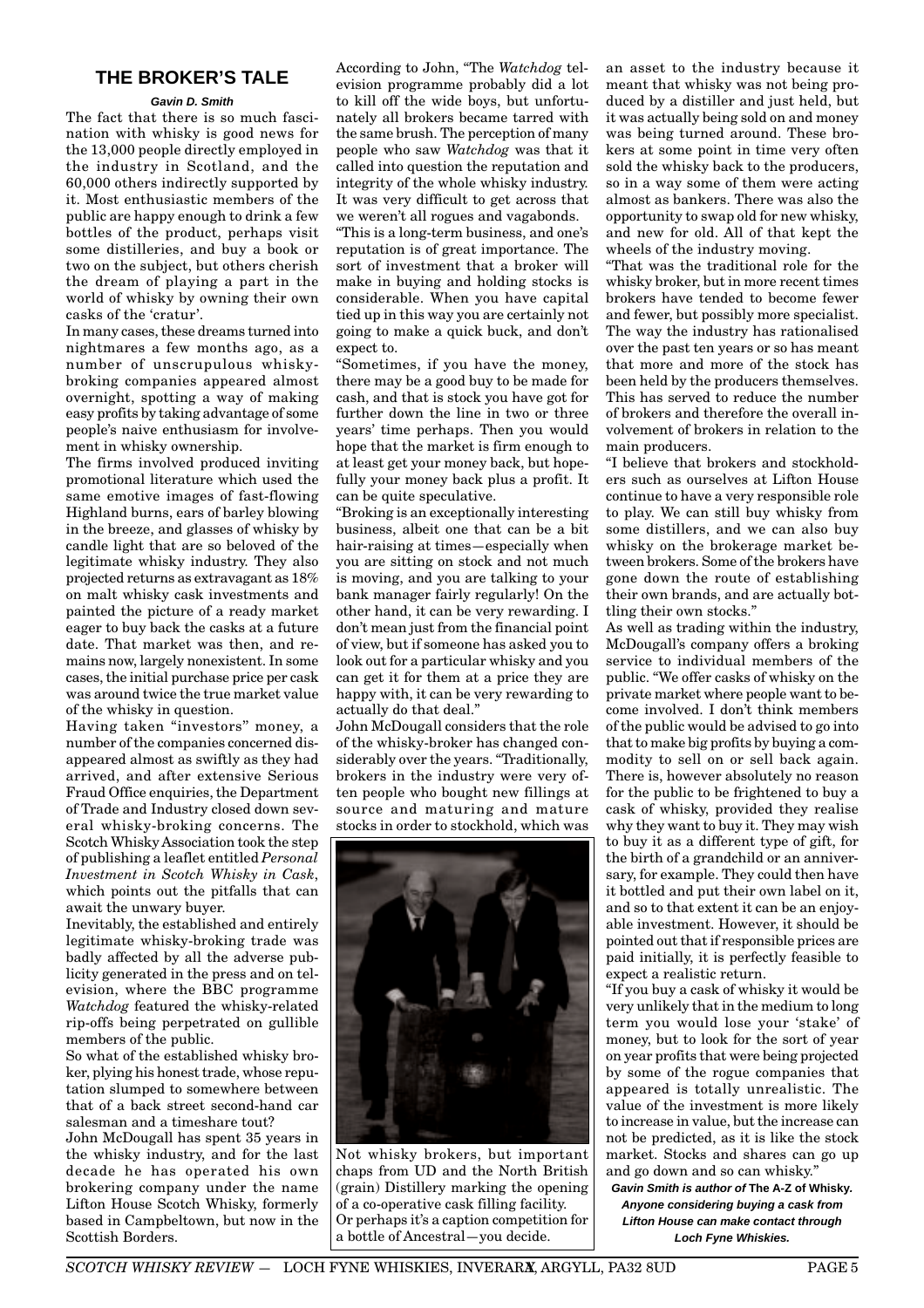*"The wonderful thing about whisky, apart of course, from drinking it, is that it contains more bluffing elements than almost any other subject—far more than supply-side economics, more even than wine. Wine breeds envy, discord and snobbery, whisky promotes fellowship, amiability and quiet, unassuming superiority. Supply-side economics produced Donald Trump."*  **David Milstead**

**Bluffer's Guide to Whisky**

# **NEW CUSTOMER PAGE**

The busy summer season in the shop is the time when Loch Fyne Whiskies welcomes new customers to our growing band of happy whisky fans. The following pages are for those who are developing an interest in the marvels of Scotch Whisky. We feature some explanation of the bottlings from our Stock List—OB, C, G&M, MM, S etc., but we'll start with by far the most often asked question:

**I can't rember the name but it came in a dumpy green bottle, can you help?**

Bunnahabhain! (Boo-na-ha-venn). **What is whisky?**

Literally the alcohol spirit produced by distilling fermented cereals. Whisky is produced in many countries, historically those that had climates more suited to growing cereals rather than grape/wine production.

*Scotch Whisky* is the world's most popular spirit and must be (amongst other things) made and matured in an oak barrel for not less than **three years** and **in Scotland**, otherwise it cannot be called *Scotch.*

#### **How is whisky made?**

Easy, mix some processed grain with water, add yeast and let it ferment in the same way that beer is produced. Boil up your beer and collect the steam which will be mostly alcohol. Voilà, whisky! Throw this away as it is probably poison, your hair will fall out—and apart from that it's illegal.

*Scotch* whisky must contain barley and Malt Whisky be made exclusively from



**OFFICIAL, OWNERS OR ORIGINAL BOTTLINGS (OB)**

When bottled by the owner of the distillery, we call such bottlings official, owners or original bottlings. These 'official' presentations are examples of the best in quality, packaging and design. Here is the range of ages and strengths from Glenfarclas.

#### water, *malted* barley and yeast only. **What is the difference between a single malt and a double malt?**

A **single malt** is the product of one malt whisky distillery and that one distillery only. There is no such thing as a double malt unless you are with your rich father-in-law at the bar (technically—'a large one'). Single malts are enjoying considerable acclaim at the moment, they are no longer Scotland's biggest secret. Their intensity and complexity of flavours, previously a handicap to wider sales, are now being sought throughout the world.

Malt whisky is one of four types of Scotch. The most common is **blended whisky**, a mix of many different single malts and grain whiskies prepared by a blender using his sense of smell and years of experience. 92% of all bottled whisky sold is blended whisky and it is appreciated the world over for its satisfying subtlety and complexity.

**Grain** whisky is industrially produced from a variety of cereals including malted barley. The spirit is not fully distilled—a degree of impurity is required

to add character. It is also matured in Scotland in oak barrels for at least three years before being used for blending. Occasionally you may come across a single grain whisky but its use is mainly as a carrier for malts in blends.

The fourth category of whisky is a **vatted malt** which is a blend of several malts but no grain. Malt bottles lacking the word 'single' may well be vatted; other clues are descriptions such as 'Pure Malt' or '100% malt'.

A single malt is a happy accident of science, nature and circumstance. Blended and vatted whiskies are one man's opinion of what he thinks you think a good whisky should taste like. Many members of the industry claim to appreciate blended Scotch the most.

#### **Why don't you stock a certain brand I had once?**

Whisky brands tend to fade away faster than get created as the industry changes from hundreds of brand owners to just a few. As big companies expand by the acquisition of small they find that they have two brands on the same shop shelf at the same price so one has to go. Some

# **CADENHEAD (C)**

Campbeltown in Argyll is home to independent bottler Cadenhead's, who buy and mature casks of whisky and bottle each cask individually at natural cask strength, occasionally as high as 67% alcohol.





list, Murray McDavid are gaining great respect for a small range of excellent and unusual whiskies bottled at 46%, in our view this is the perfect bottling strength, just strong enough to tingle the toungue!



# **SIGNATORY (S)** A range of malts bottled at both

43% and at cask strength. Edinburgh based Signatory Vintage Whisky Company has been enjoying success with some excellent rare bottlings.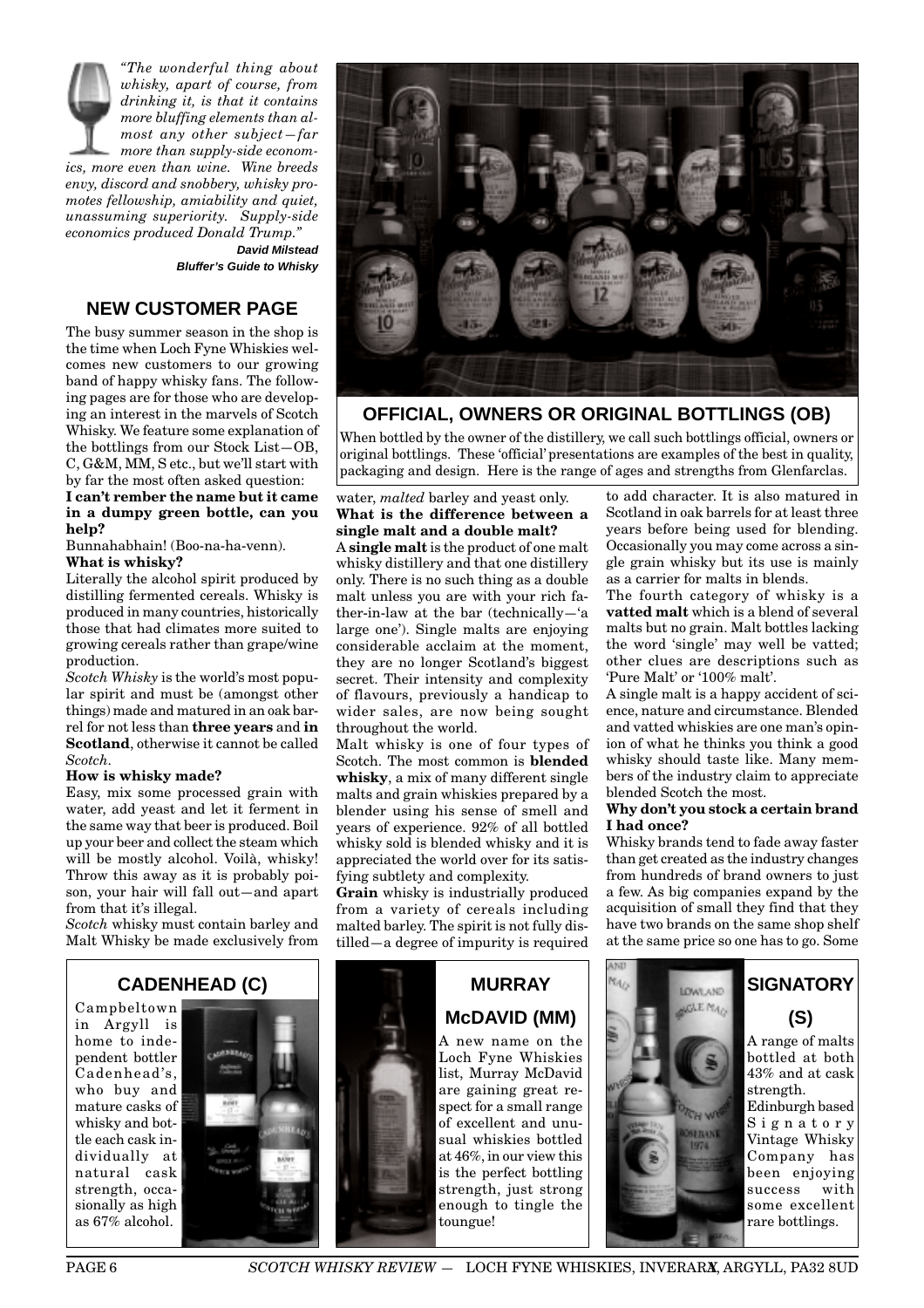brands are only available overseas because they are better established there than in the UK.

#### **How many Scotch Whiskies are there?**

The Scotch Whisky Association draws attention to the Claive Vidiz collection in Brazil of over 4,000 bottles of Scotch. Not all of these will be available today and Campbell Evans of the SWA reckons that there are about 200 in the UK and 2,000 around the world.

Loch Fyne Whiskies has the most comprehensive range of UK available malts with examples from about 120 distilleries. There are currently about 85 open and working; others are either mothballed, closed or demolished. There have been about 750 distilleries licensed since Ferintosh in 1689.

#### **How am I supposed to drink my malt whisky?**

How you like! Although it does seem a shame to mix a £25 malt with a sweet, fizzy mixer. Addition of water (anything from a drop to 50:50, depends on the bottling) often reveals more character because your nose is happier at lower alcoholic strengths, so experiment with each new bottling. Bear in mind you have four senses of taste and these are on your tongue, not in the back of your throat. Plus you have some 30 or more senses of smell so use the schnoz. Ice in malts is a no-no; you put ice on bruises and in blended Scotch in hot climates.

**How do I know which malts I will like?** Most single malts will have the region of origin on the label, either Lowland, Highland, Speyside or Islay and these give a clue to the character of the contents—but there are many exceptions to the rule. The **Lowlands** are the most gentle; mild, almost wine-like. The **Highlands** can be further divided; those from the south are akin to the lowlands, those from the north are fuller flavoured. **Speyside** is a category of its own within the Highlands. These whiskies are complex and half of Scotland's distilleries are found here. The most fully flavoured whisky is produced on the island of **Islay** (pronounced eye-la). Islay whiskies are unguided missiles in the wrong hands—you will either love them or wonder what the attraction is in smelling hospitals.

Books are useful sources of information and we recommend in particular:

Value for money—*Collins Gem Whisky* £3.99. Most informed—Charles MacLean's *Malt Whisky* £20.00 or *Scotch Whisky Pocket Guide* £8.99. Taster's bible—Michael Jackson's *Malt Whisky Companion* £12.99.

#### **How come they taste so different?**

Malted (germinated) barley has to be dried before milling and fermentation and traditionally this has been done over an open fire. In Scotland a variety of fuels is found locally including peat (decomposing heather) and coal. The amount of **peat** that is used to dry the barley has a big influence (on Islay it is the only source of fuel). Other influences are the style of apparatus employed in the production, particularly the **still** and how that still is operated by the stillman. The final major influence is the type of oak **cask** or barrel employed to mature the spirit; it could be one of many categories from a brand new barrel to a well-used second-hand sherry or bourbon cask.

**Where's** *Cadenhead's/Connoisseurs Choice/Gordon & MacPhail's* **Distillery?** These bottles are from Independent bottlers who buy the malt whisky from a distillery and bottle it with their name foremost as their badge of quality. With



**GORDON & MACPHAIL (CC, Cask, G&M)**

The leading and most respected independent bottler, G&M bottle a bewildering range of single, vatted and blended whiskies from their Elgin home. G&M are unique amongst independent bottlers in that they mature all their whiskies from new and have done so for 100 years. Shown above are examples of the *Connoisseurs Choice, Cask* and *G&M* range.



#### **The right glass for malt whisky.**

A traditional whisky tumbler is fine for a blended whisky with a mixer but for malt whisky appreciation a tulip or balloon glass is preferred.

A classic nosing glass has a generous belly to accumulate aromas, a narrow rim to focus those delights for consideration and a watch glass lid to keep them for you rather than the fairies. Engraved graduations allow accurate dilution.

For relaxed whisky drinking we reccomend a port glass. A wider rim and better balance aids contemplative enjoyment. We also enjoy using the simple water carafe, far less fuss than a lipped jug.

| Classic Nosing Glass $\pounds 7.50(a)$ |  |
|----------------------------------------|--|
|                                        |  |
|                                        |  |
|                                        |  |

all independent bottlings look for the distillery name which will be in smaller print.

**What are 'Cask Strength' Whiskies?** Whisky matures in the barrel at about 65%. Prior to bottling it is diluted to 40% so as to incur the least alcohol duty (originally a wartime measure). Cask strength whiskies are at natural, barrel strength which provides more impact and immediate flavour. These whiskies should be diluted in the glass after exploratory sips otherwise anaesthesia will numb the pleasure. Because of the variety of casks employed in the industry each *single-cask* bottling will have the character of the barrel variety as well as that of the distillery so there is great variation.

**Why are some whiskies so expensive?** The first thing to check is the age of the whisky. If it is say 21 years old (the time spent in the cask—once bottled it does not 'age'), it will be dearer because of the additional storage required. Also whisky evaporates in the barrel by about 2% each year so after 21 years only two thirds remain. The other thing to look out for is the degree of alcohol strength as duty is applied according to percentage alcohol. Most whiskies are bottled at 40% alcohol by volume (abv), some at 43% or 46%—15% stronger and so dearer than the 40%. We stock many whiskies with strengths of up to 65% so these are the equivalent of over a bottle and a half!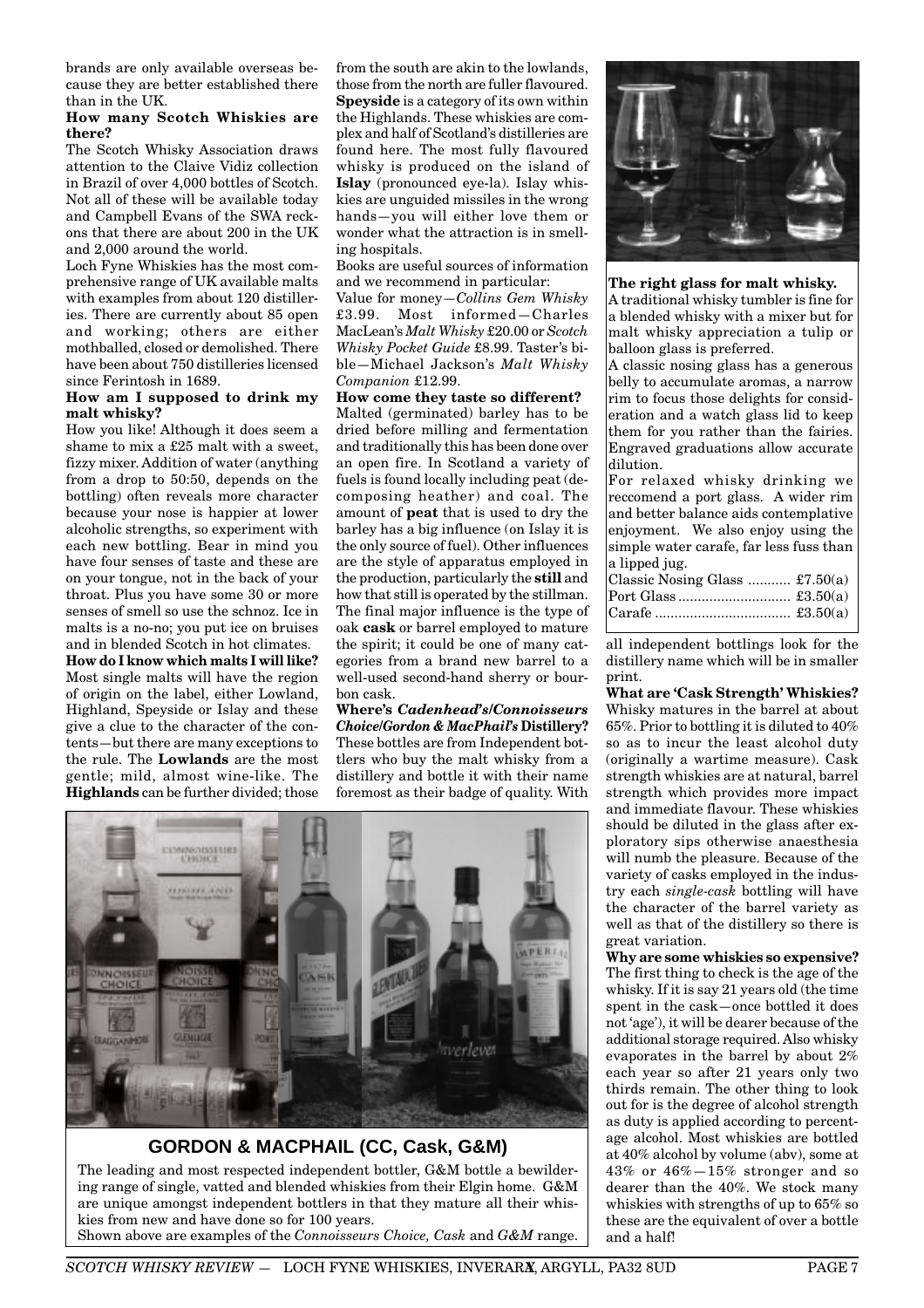

# **THE MALT DRINKERS BLEND**™ **THE DISTILLERY**

We're very proud of our unique blend created for us by Professor Ronnie Martin, O.B.E., former Production Director of industry leader United Distillers.

Slightly sweet and slightly smoky, The Loch Fyne appeals to malt whisky fans as an easy-drinking, well flavoured blended whisky; something to drink and enjoy rather than concentrate on. We have given The Loch Fyne to the three top professional tasting writers and while all enjoy it, their tasting notes are completely different—proof that it is something for everyone!

Michael Jackson's note is characteristically analytical;

*Colour; rich, sunny, gold. Aroma; fruity (honeydew mellon?). Body; medium, slightly syrupy. Flavours; light heather-honey, grassy, fragrant, smokiness develops, especially in the finsh.*

With typical eloquence, Charlie MacLean's tasting note wins by a nose: *"The deep amber colour of this whisky, (darker than many blends) implies age and this is supported by the (undilute) nose, which is rich and vinous, with no trace of grain. All the indications of mature fillings.*

*There is an interesting aroma of apple dumpling (suet crust), and this remains when water is added, enlivened by lighter citric notes (oranges and tangerines), and by some oil-related aromas (walnuts, linseed oil). Phenolic notes are slight, and express themselves more as 'roast meat' than peat smoke. Medicinal phenols are present in a very slight trace of oilskins. Overall the nose is subtle and relatively closed. Not much water is needed for this whisky.*

*The mouth-feel is smooth and well balanced, engaging the whole palate with acidic, salty, sweet and dry flavours, and coming down ultimately on the side of sweetness. The overall impression is fresh and smooth—mellow without being flat. The finish is quick and clean, and surprisingly warming. It is extremely easy to drink.*

*Conclusion: A true premium blend which has clearly used well matured fillings. There is no harshness in it, no cereal notes or feints, no artificial caramel notes. A whisky which is appropriate for any time of the day. Perilously smooth, mellow and easy to drink."*



Soon after its launch The Loch Fyne won the bronze award in the blended whisky class at the influential International Wine & Spirit Competition. The Gold Medal went to the world's top selling Scotch, Johnnie Walker Red Label. More praise comes from Carol Shaw who in her recently published Collins Gem *'Whisky'* describes The Loch Fyne as *'A malt drinker's blend, full flavoured, with a raisiny, sweet spiced nose, mellow smoothness of taste and a warming finish. A very easy to drink whisky.' Scotland's Gourmet* magazine called it

a '*gem*', and noted that '*only a little more expensive than a standard blend, it appeared to be of a higher quality*.'



**LOCH FYNE 70cl £ 14.60 LOCH FYNE 20cl £ 5.90 LOCH FYNE 10cl £ 3.90 LOCH FYNE miniature 5cl £ 2.60**



Our label depicts the Glendarroch Distillery sited on the Crinan Canal that links Loch Fyne with the Sound of Jura. Also known as Glenfyne, the distillery was built in 1831. A sucession of owners held the distillery until 1919 when it came under the ownership of the Glenfyne Distillery Co.

The cameo by Gail Gordon depicts the distillery at the time of Alfred Barnard's visit in 1885. Barnard's detailed description of the buildings enabled us to recreate the floor plan and Gail was able to complete her task from this combined with etchings in his book.

Barnard was clearly taken by the setting, the distillery and hospitality afforded him. His book devotes six pages to his visit, much taken up with details of the buildings e.g. "a new kiln, one of the finest we have seen in Scotland, it is 51 feet square" but also with the location: "It is built at the foot of the Robber's Glen which runs upwards from the banks of the canal into the heart of the hills in the background; this glen was once the haunt of smugglers, and no more romantic spot could have been chosen for the distillery."

Glendarroch was complete and well laid out. Barley was unloaded from the canal direct to the malt barns then moved through the process clockwise around a courtyard to the kiln, tun room, still house and warehouses. Whisky was then shipped to market via the canal. Eight houses were available for the workers and two for the excisemen. There was also Glengilp House and Glendarroch House for the manager and the owner respectively. At the end of his day's visit Barnard's party "donned our 'war paint' and proceeded to Glendarroch House to enjoy the hospitality of the owner".

The distillery closed in 1937, unusually as there was a distilling boom at that time, although the warehouses continued to be used for storing whisky until the mid seventies. A brief life as a joinery followed until the eighties when a salmon hatchery made use of the buildings and water which was also the drinking water supply for Lochgilphead. In 1990 the Regional Council acquired the water rights and every last trace of the distillery has since been removed.

**Additional Information Brian Townsend, SCOTCH MISSED.**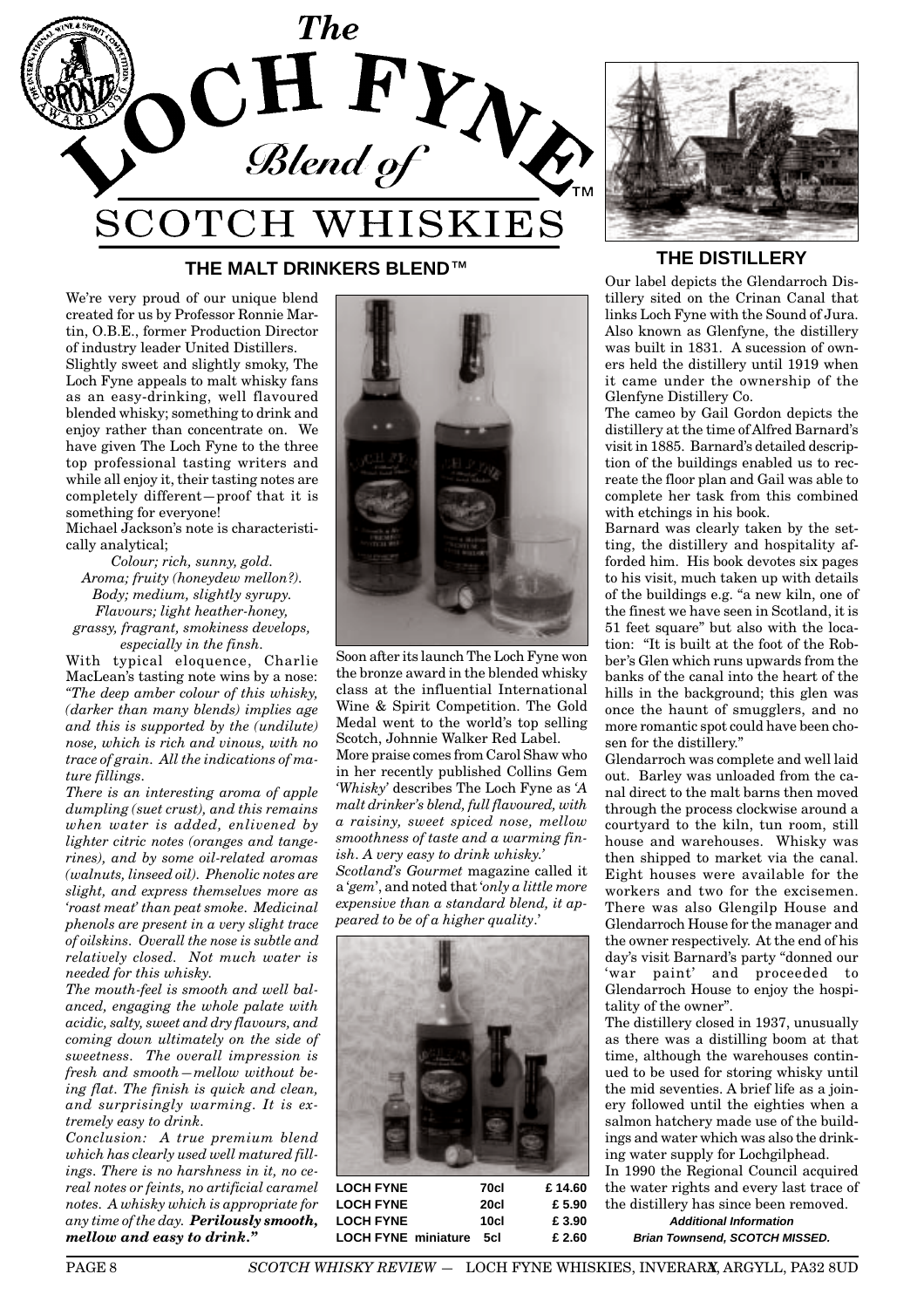# **MY FIRST DRAM**

#### **Jim Murray**

Your first car, your first kiss, that magical moment when your dad takes you to your first football game—all milestones in your life. Just like your first whisky. There was little warning, though, that the occasion my Uncle George mischievously gave me a very large Bell's when I was about ten would one day lead to a job which is, unquestionably, the most satisfying and fun to be found anywhere in the world.

To say that my late Uncle George was a character is putting it mildly and, truth be told, kindly. He surreptitiously offered me the glass when my Aunt Charlotte was out of the room. My brother David five years my senior said "no." Somehow our opposing responses to those proffered drams demonstrated the chalk and cheese nature of our characters that became more pronounced as time went on. Of course I didn't think about that at the time; I was far more fascinated with the illicit glass of golden mystery.

I remember to this day my Aunt walking in as I held it in my hand. She warned me not to drink it, scolding her husband in the process. My brother also offered the suitable words of a more responsible and conservative elder sibling. But it was too late. There was something about the aroma, something I recognised from when I had poured glasses at family gatherings at my home, that I found intriguing. To the horror of two of the three present I drank first a very small sip and finding it nothing like as pungent and fiery as the nose suggested, poured the remainder of the contents into my mouth and held it there for a very long time, allowing a myriad of flavours so unlike the cream soda, orange squash and chocolate milkshake "Mickys" I had been weaned on, to unfurl on my tender palate.

I had what I now recognise as a slight alcoholic "buzz" from the encounter with this mouthful. But there were no tears or choking. For me it was a revelation;

#### I could with extraordinary clarity see why adults made such a point of buying this expensive stuff and why cowboys always ordered a bottle after a long day in the saddle and shooting up a few pesky injuns.

Like Oliver Twist I asked for more. And got about the same response, except for my slightly strange uncle who was entirely in favour of repeating the dose. I walked home feeling none the worse for wear, but acutely aware of my taste buds still tingling and a plethora of gastric sensations I had never believed possible.



It was not until I was 16 that I tasted whisky again. Or to be precise, whiskey. I was playing for an American soccer team called Baltimore Sportsfields, doing everything I could to get over a knee injury that threatened my sporting future. Inevitably, I met a beautiful girl and went to a party at her place. One guy was determined to smoke dope and became pretty upset when I refused to test the quality. So upset he actually put a gun to my head and promised to blow me away if I didn't join him. I didn't (and never have) even smoke a cigarette and my girlfriend used all her beauty and charm to defuse a terrifyingly tense moment.

**NEW TASTING NOTES!**

"Crumbly bodied with a sweet aroma disguising a rich fruity flavour with a long finger-licking finish" is how Customer Alan Smith of Morpeth described his birthday cake made by his wife with a great understanding of his needs!





# **BREAKFAST!**

We know about whisky and we know we like great marmalade. So do our customers, judging by the response to the Loch Fyne-fortified marmalade duo, premium seville and dark double scotch. **Premium — £ 2.50 Double scotch — £ 2.90 or £ 5.00 for the pair**

I don't like to think what happened to the guy when some of his friends took him outside, but I remember to make amends she took me to a club and we had a few whiskeys. And it was then I tasted my first Bourbon, then another, then another. But I also remember that I never got drunk and could not believe the intense, controlled fury of the sweet vanilla-ed, spicy spirit I was drinking, some at 100 proof. This really was love and not just with the girl with the copper coloured hair and the blue eyes.

It was a further year before I encountered my first ever single malt. I was hitch-hiking around Scotland, having taken a couple of weeks off from the Press Agency I had joined. I landed at Talisker distillery on Skye thanks to a young chap with a car that hummed like a Spitfire fighter plane at full throttle. I recall the distillery was a lot more stark than I expected. But, 23 years on, I can still remember my fascination with the copper rot stills, the heat and their hiss and whine as they worked away.

Then at the end of the tour I tasted Talisker fresh from the cask. There was an internal explosion that momentarily left me senseless. Then when I realised I was still alive and in touch with at least some surviving neurones, I became acutely aware of the unbelievable things happening to my tastebuds.

That was the priceless moment I was really hooked and from then on every single whisky I ever encountered would become the subject of little tasting notes I would write in a series of specially set-aside reporter's notebooks. It became an epic voyage of discovery, beginning in Scotland, and one that has taken me to a dozen nations to visit distilleries, and half a dozen more just to carry out tastings.

There are one or two distilleries in the world I have not yet visited, but no more. And it all stems from my old Uncle George who, for all his faults and failings and just like the oversized dram he introduced me to, certainly knew how to make an enduring impression.

# **ARDBEG NEWS**

Glenmorangie continue to invest heavily in their new acquisition. Somehow they seem to have converted a kiln into a visitor centre for Ardbeg faster than it has taken us to get a quote for fixing a flat roof. Islanders reckon that every Transit van on the Islay is travelling to or from the distillery as builders work flat out to have stage one completed by May. This is all part of a £1.5 million package including new production equipment (not including the cost of restoring the floor maltings which is still being considered). On the stock front, the 1978 vintage bottling should be available for most of the summer; the next vintage available is probably to be older.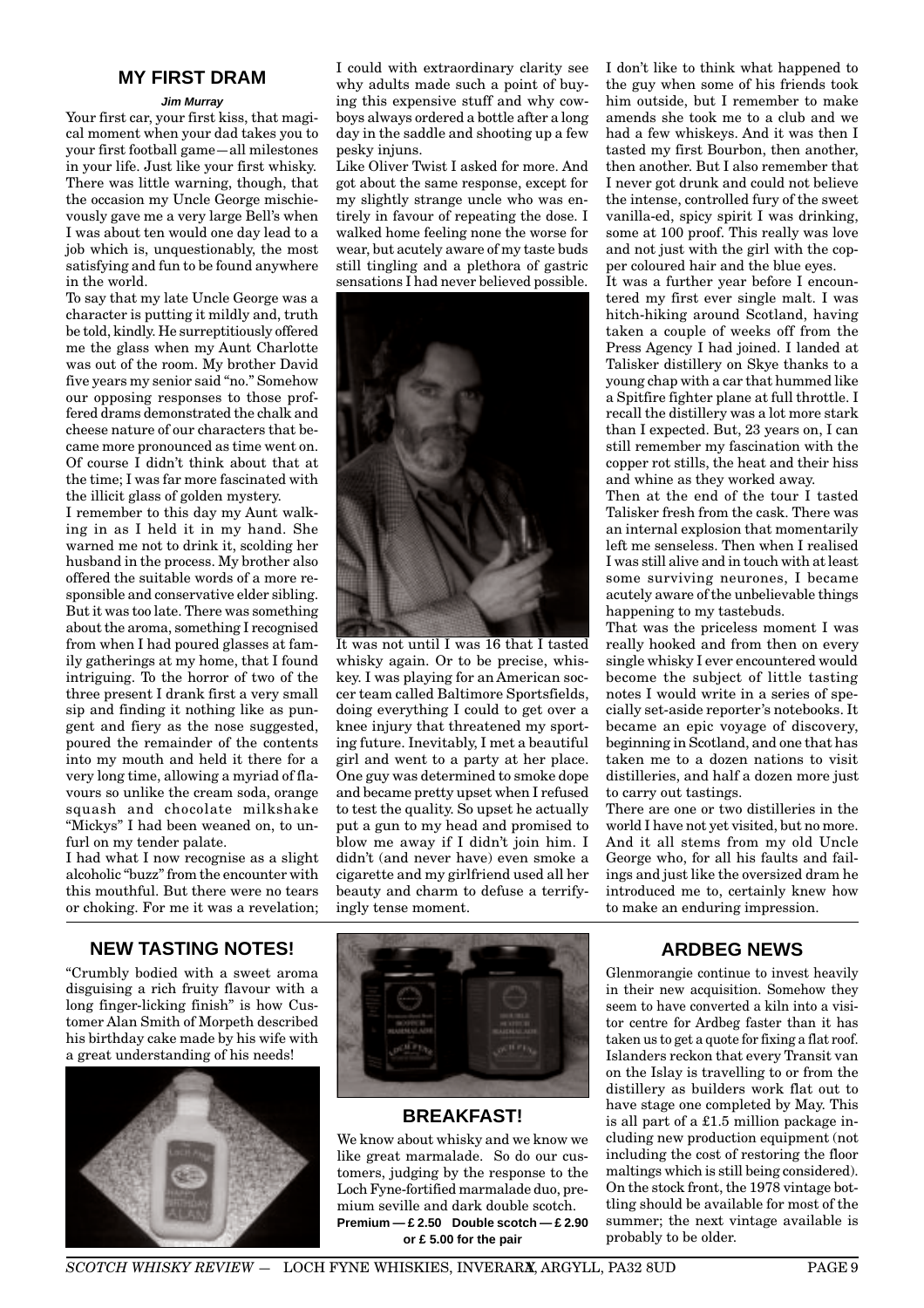# **SOMEONE HAS TO DO IT...**

**Leaves from Charlie MacLean's Diary**

#### **OCTOBER**

At last my magnum opus, *Malt Whisky*, is published. Authors tend to feel they have done their bit when they deliver the manuscript—the fruits of months of work (10 months in my case), months of no income, with an increasingly unsympathetic bank manager. We forget the long, frustrating final haul through editing and proof reading, and this is particularly tiresome for illustrated books, such as mine, since the text has to be trimmed or expanded to fit the photographs on each spread. By the time the book is finally put to bed you are heartily sick of it, and by the time of the launch party, six months later, you have forgotten all about it.

Mitchell Beazley arranged two parties a dinner in Terrance Conran's minimalist and uncomfortable restaurant, Mezzo, and a full blown piss up in the Scotch Malt Whisky Society in Edinburgh, graciously floated by The Macallan. Next night I had to do a tasting at Waterstone's, the following night in Perth and later in Glasgow. Peter Clarke, who writes a column for The Sunday Times, 'phoned me for a gossip. I told him to leave me alone: I had given up whisky for life. He said: 'That'll do nicely', and opened his piece with the news that 'Scotland's whisky guru' had gone tee-total!

During the week of the launch, I was invited by United Distillers to attend the International Wine & Spirits Awards annual dinner in London's ancient Guildhall. By way of stomach-lining, a couple of distinguished American journalists and I were given an afternoon tasting of the new Rare Malts bottlings—so good they are very difficult to spit—and, having reached the Guildhall, politeness dictated that one taste as many of the prize-winning wines and spirits as one decently could, all lined up in the crypts beneath the hall itself. A splendid occasion, with trumpeters and toasts galore, first rate food and wines. The 'whisky tables'—UD, Morrison Bowmore and Allied, mainly were on a raised platform at one end of the hall. Perhaps not such a good idea, as those present became somewhat exuberant and over-excited, looking down on the wine trade. At least we showed how much we were enjoying ourselves. **NOVEMBER**

I never tire of listening to Dr Swan, surely one of the greatest living independent experts on whisky production and maturation. If you read this magazine closely, you will remember that he and I are collaborating on re-drawing the whisky tasting wheel—although, since its publisher died, this is temporarily on hold. In the autumn he was delivering the Scotch Malt Whisky Society's Whisky School, and invited me to make a small contribution on the language of whisky tasting.

The Whisky School is now in its third year; one session in Edinburgh, one in London. It lasts for a day—nine until nine (concluding with a dinner)—and Jim Swan takes a group of twelve enthusiasts (you don't have to be a member of the Society to attend) through an in-depth (dread word) investigation of every stage of production and how it relates to flavour, supported by copious tastings. It is riveting. I learn more every time I attend. I will encourage the SMWS to publicise them in this excellent journal, so you can sign up.

#### **JANUARY**

Macallan launched their new 18 year old Gran Reserva in London soon after the turn of the year. I chaired a panel of 'noses'—comprising a perfumier, a tea man (Mr Twinning, no less) and David Robertson, the distillery manager—for a tasting of some of the component casks (all exceptionally fine, first-fill ex-sherry butts) before an invited audience of journos and retailers.

# *'Scotland's whisky guru' had gone tee-total!*

The organisers put me up in a small hotel behind Harrods in Knightsbridge. I arranged to meet four friends there, prior to going out for supper, and insisted (brand loyalty) that we drink the new product. We had two rounds. When I picked up my tab the following morning, my bar bill was £246. 'There must be shom mistake', I said confidently. Unfortunately not. They were charging £24 a measure, and £3 for a small bottle of water!

The following week I led a Classic Malts tasting at Novelli W6, a smart new restaurant in Kensington. The idea was matching food with whiskies, and the chef came up with some interesting creations for each of the six courses. Unfortunately for us, he clearly believed that malt whisky goes best with fairly heavy dishes: roast scallops with lentils; warm salad of ox tongue; aubergine soup; haggis and neeps; cassoulet; creme brulee. Lagavulin goes better with marinated herrings or smoked salmon than with cassoulet, in my view, but I was reminded that haggis anointed with Talisker, and with a glass of the same on the side, is one of the combinations invented in Heaven's kitchens.

My kinsman, the late Sir Fitzroy

Maclean, used to drink nothing but whisky and water at large dinners, where he was not sure about the quality of the wines. He always knew where he was with whisky, thought it went very well with most dishes and felt infinitely better the following day.

#### **FEBRUARY**

ClearCut, the creators and managers of scotchwhisky.com, the internet's leading whisky site (on which I have a 'presence'—the 'Ask Charlie' forum!) organised a cask selection event with Glengoyne Distillery. It was a resounding success.

The distillery manager selected six casks which he believed to be of exceptional interest—too good to be vatted up in a standard bottling. They were from 1968, '69, '70 (two casks), '71 and '72, and among the best whiskies I have ever tasted. Samples were sent to the main panel, here in Edinburgh, and to experts in New Zealand, Iceland, Germany and the USA. The notes from each panel were posted on site and, based on these, and on questions asked of the panel, the manager or each other, participants voted which cask they wanted to have bottled up. Then they could order bottles—at unbelievably reasonable prices, forby.

Talk about tailoring your product to the wants of the market-place! The event was a huge success. Perhaps predictably, the oldest cask was chosen (it was blissful, but I thought the youngest, 1972, was even better). It was sold out in a fortnight.

Plans are well advanced to do a similar tasting of Highland Park in late March/ early April. I have already done a runthrough of the samples selected, and can assure you they are splendid. Check out scotchwhisky.com if you are on-line.

#### **NOW**

As this goes to press, I have just heard that *Malt Whisky* has received two nominations in the Glenfiddich Awards (the 'food and booze Oscars'): Jason Low, who took the pics, as Photographer of the Year and myself as Drinks Writer of the Year. Somehow it puts all the effort and the harassment from the bank—into a broader, grander context.

**Cheers!**

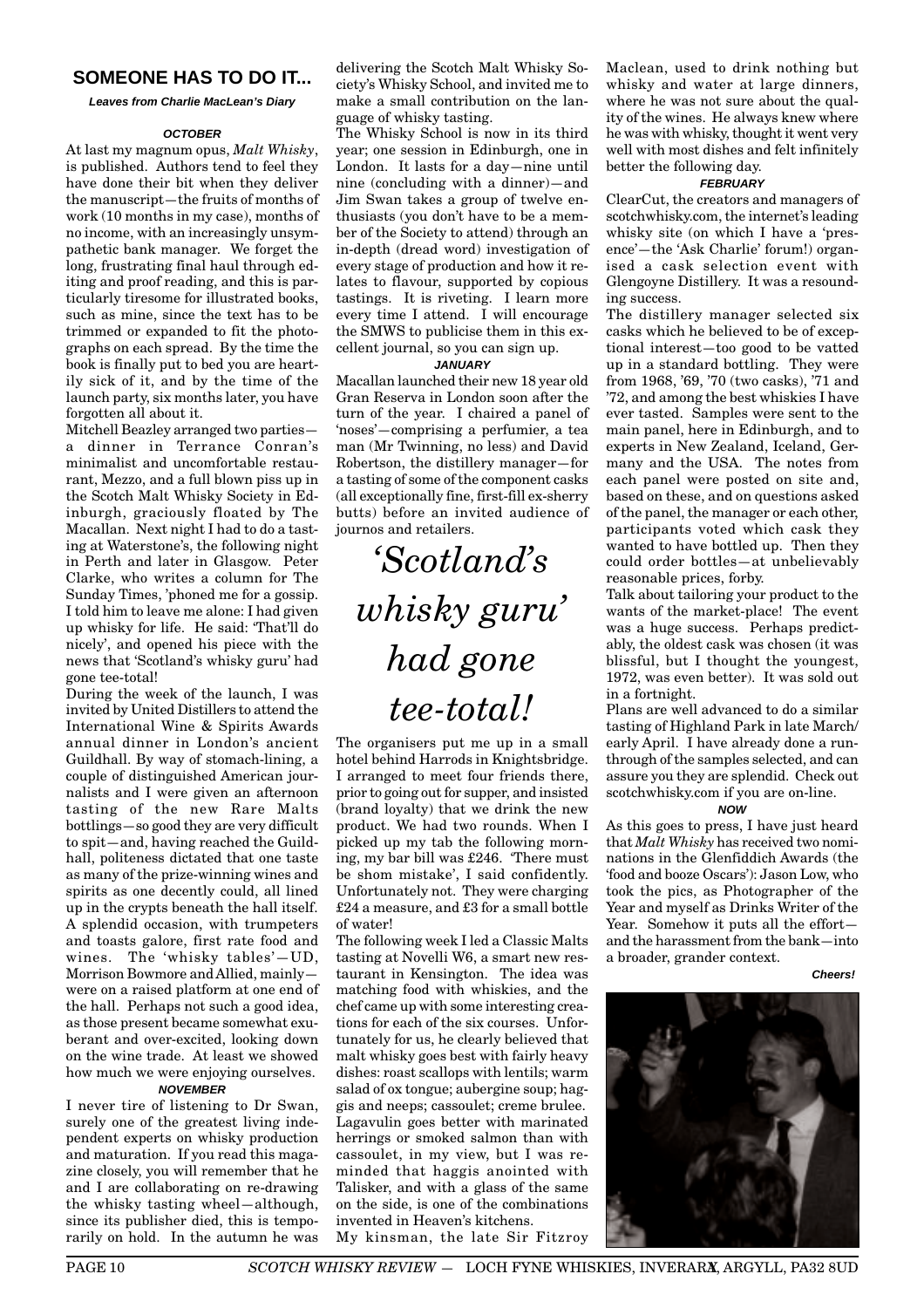# **DÀ MHÌLE — means 2,000**

It's time to secure your bottles of Dà Mhìle, the millennium malt which is the world's first organic single malt, made possible by renowned Welsh organic farmer John Savage-Onstwedder and Springbank Distillers.

In 1992 John persuaded Springbank to suspend normal production and scrub out all the apparatus to the satisfaction of the Soil Association, the regulating body for the appellation 'organic'. This is the first truly organic malt whisky to be produced since modern distilling began some 150 years ago since non-organic chemical fertilisers were introduced in farming.

John delivered ten tonnes of approved 'green' barley to Campbeltown for malting and distilling. The entire process was scrutinised by the Soil Association and Dà Mhìle malt whisky has been awarded Registration as an organic product. Fifteen sherry hogsheads now lie at Campbletown absorbing the organic atmosphere of Springbank's traditional earth and stone warehouses.

The first 4,000 bottles will be released during November 1999 and you can secure your cask strength 70cl bottle now for £29.50. However before you take delivery you will be billed by Dà Mhìle for the then current duty and VAT payable on removal from bond plus any delivery charges. At today's rates this additional charge would be £14.82 + delivery. (How come? Excise Duty on spirits is currently £19.56 per litre of pure alcohol so you would have duty of about £8.22 (assuming 60% alc. in a 70cl bottle =  $\text{\pounds}$  19.56 x 0.6 x 0.7) PLUS VAT on the total (the old tax-on-a-tax trick) of £ 6.60).

To reserve your bottle(s) of Dà Mhìle at £29.50 per bottle, just order from us in the normal way; there is no additional charge for postage of your certificate of ownership which will be delivered to you in due course from Dà Mhìle Ltd, (please allow up to six weeks for this).



# **BOTTLING OF THE YEAR**

As a very busy whisky specialist with a large tasting stock to help us find the ideal dram for our customers, we can get a very quick and accurate understanding of the quality of a whisky by reason of democracy, with our customers voting with their taste buds.

For this reason there are many whiskies that are a real pleasure for us to sell. The list incudes, (in no particular order): Springbank 21, Glenfarclas 15 & 30, Inverarity (both), Clynelish (and the new Sig. '84 bottling especially), Dailuaine 16, Ardbeg 17 and '78, the CC Port Ellen, G&M's Strathisla, OB Longmorn 15, Glenmorangie Port Wood, Bowmore 17, the Rare Malts Glenury and Brora '72 (sadly now finished), Bruichladdich 15, the new Old Pultney 12yo, Macallan 18 and the new Glendronach 15...

Various attributes make these memorable but a good response from our customers comes about as a result of quality, value and a wish for 'something I won't find in the supermarket.'

In 1997 we were so impressed with the saleability of Murray McDavid's Laphroaig that we started describing it as our 'bottling of the year'. This year we have decided to introduce a proper designation, logo and certificate for our favoured bottling.



Last September during our Heilan' Banquet, hosted by Iain Stothard of Matthew Gloag, we were told of the forthcoming new Highland Parks, an 18 and a 25yo. "They're superb", Iain told us, "Open the 18 and try it for yourselves. I love it."

Duly opened, we shared it with our autumn customers and found a very satisfying response—most tastes resulting in a swiping of credit cards. Not a difficult choice for a bottling of the year.

We told Sara Gilchrist, the brand manager responsible for Highland Park, of our choice and she was delighted, "It's a great idea and it's reassuring that the real experts, the people who are tasting with a view to buying, are enjoying our whisky. We look forward to receiving our certificate which comes in time for our bicentenary celebrations."

# **— HIGHLAND PARK 18yo**

"*If I smoked, I'd have this with a cigar*" is how Michael Jackson described this great single malt in the last SWR. "It gains in richness, and spiciness: ginger, cinnamon, vanilla, fresh oak, leafiness, tobacco."



Charles MacLean compares it with the popular 12yo; "(Heathery sweetish aroma, with wisps of smoke and flavour which starts with heather honey and finishes with dry peat). The 18yo is more succulent, fruitier, hotter on the tongue and sweeter overall." (He also found a *whoosh* of chilli-pepper in the 25yo!) For ourselves, we never really understood what the fuss about the 12yo was. Jackson described it as the 'greatest all rounder in the world of malt whiskies' but we thought it just fussy and confused. The 18yo put us straight. As with many things, in order to appreciate one you need to experience the better and we now have a good understanding of the 12 as a result of experiencing the 18. Full-bodied, a rich deep sherry-wood boquet, soft taste of honey first then smoky-tary-peat, tongue clinging but not at all cloying, long warming flavoursome finish—clearly a great single malt.

Not content with awarding the 18 our hefty recommendation, we've also got it for a special price:

# **OB HIGHLAND PARK 18 43% £35.90 HP COMPETITION**

To celebrate the bicentenary of the distillery, there will be a limited edition vintage bottling out this summer. Highland Park have kindly offered a bottle for us to award in a wee test.

Just write to us, stating how many times the letter 'h' appears on the UK presentation of Highland Park 18 years old, including the bottle, tube and neck tag oh, and your name and address! The first correct answer out of the barrel at the end of October will win the prize, which will be despatched in November. **Like the whisky, entrants must be over 18.**